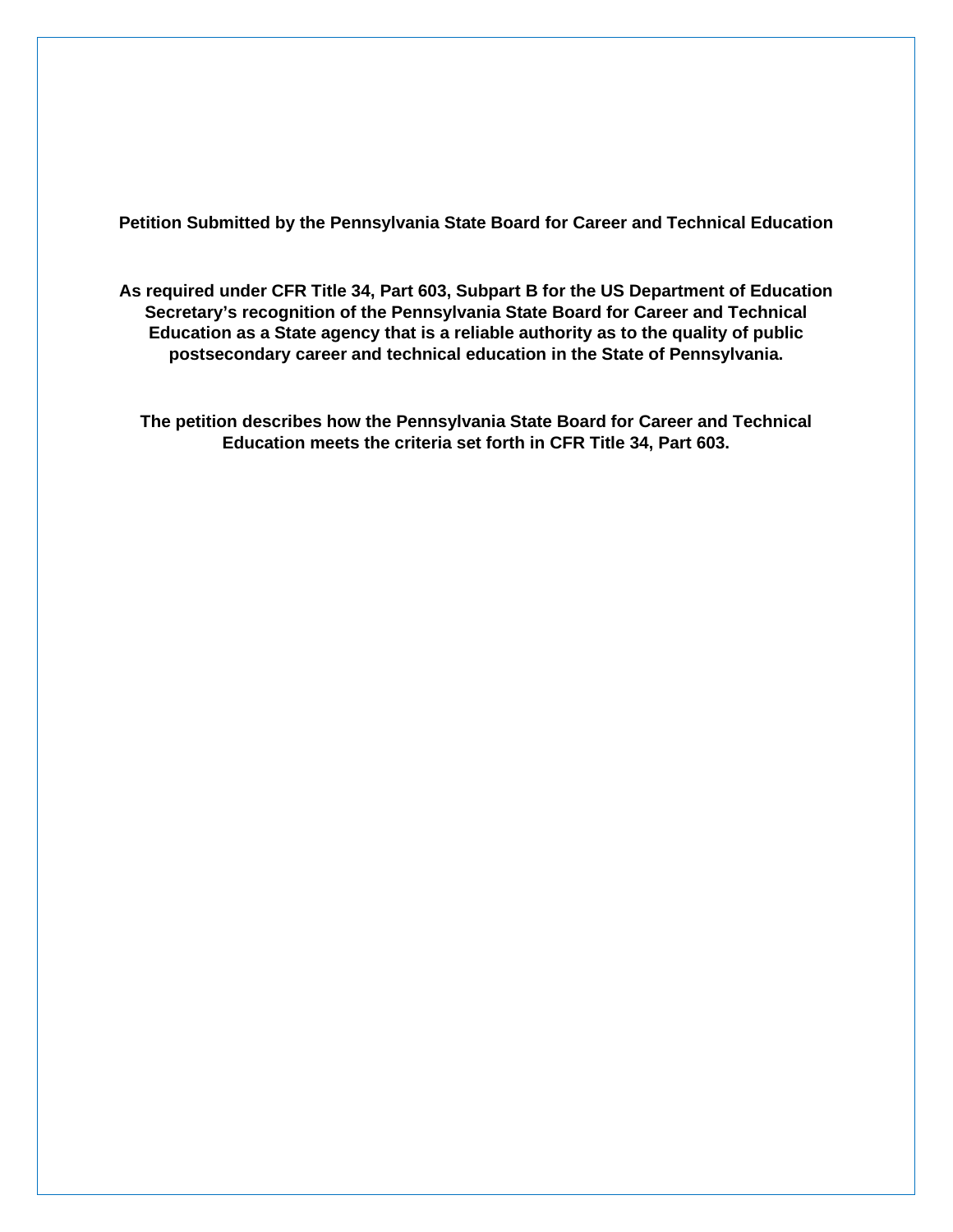# **Criteria: 603.24(a)(1)(i): Scope of Operations and Legal Authorization**

Pennsylvania has 73 vocational-technical schools offering public post-secondary vocational education. In 2017-2018, approximately 13,525 adults were enrolled in 57 Career and Technical Centers (CTCs) non-degree programs across the state.

The Pennsylvania State Board for Career and Technical Education (PSBCTE) and the Bureau of Career and Technical Education (BCTE) have their legal authorization established in the Pennsylvania Statutes under Title 24, Education, Chapter 1, Public School Code of1949, Article 18, Vocational Education, (A) School Districts.

Collectively, these statutes give the PSBCTE powers, duties and jurisdiction to supervise the public institutions that offer Pennsylvania Public Post-Secondary Career and Technical Education (PPPCTE) and to formulate and adopt curricula, courses of study and other instructional aids necessary for the adequate instruction of PPPCTE.

Additionally, these statues give the PSBCTE powers over the Bureau of Career and Technical Education which is designated as the Bureau for ensuring Federal and State standards are met. The PSBCTE, through the Pennsylvania Secretary of the Department of Education, authorizes the BCTE to manage the state's accreditation program.

#### **Exhibits:**

Exhibit 1: A1 - Title 24, Education, Chapter 1, Public School Code of 1949 Exhibit 2: A2 - List of PPPCTE Institutions

# **Criteria: 603.24(a)(1)(ii) Scope of Objectives and Actives**

Pennsylvania Career and Technical Centers offer programs in the following national cluster areas:

- Agriculture, Food and Natural Resources
- Architecture & Construction
- Arts, A/V Technology & Communications
- Business, Management & Administration
- Health Science
- Hospitality & Tourism
- Human Services
- Information Technology
- Law, Public Safety & Security
- Manufacturing
- Marketing, Sales & Service
- Science, Technology, Engineering & Mathematics
- Transportation, Distribution & Logistics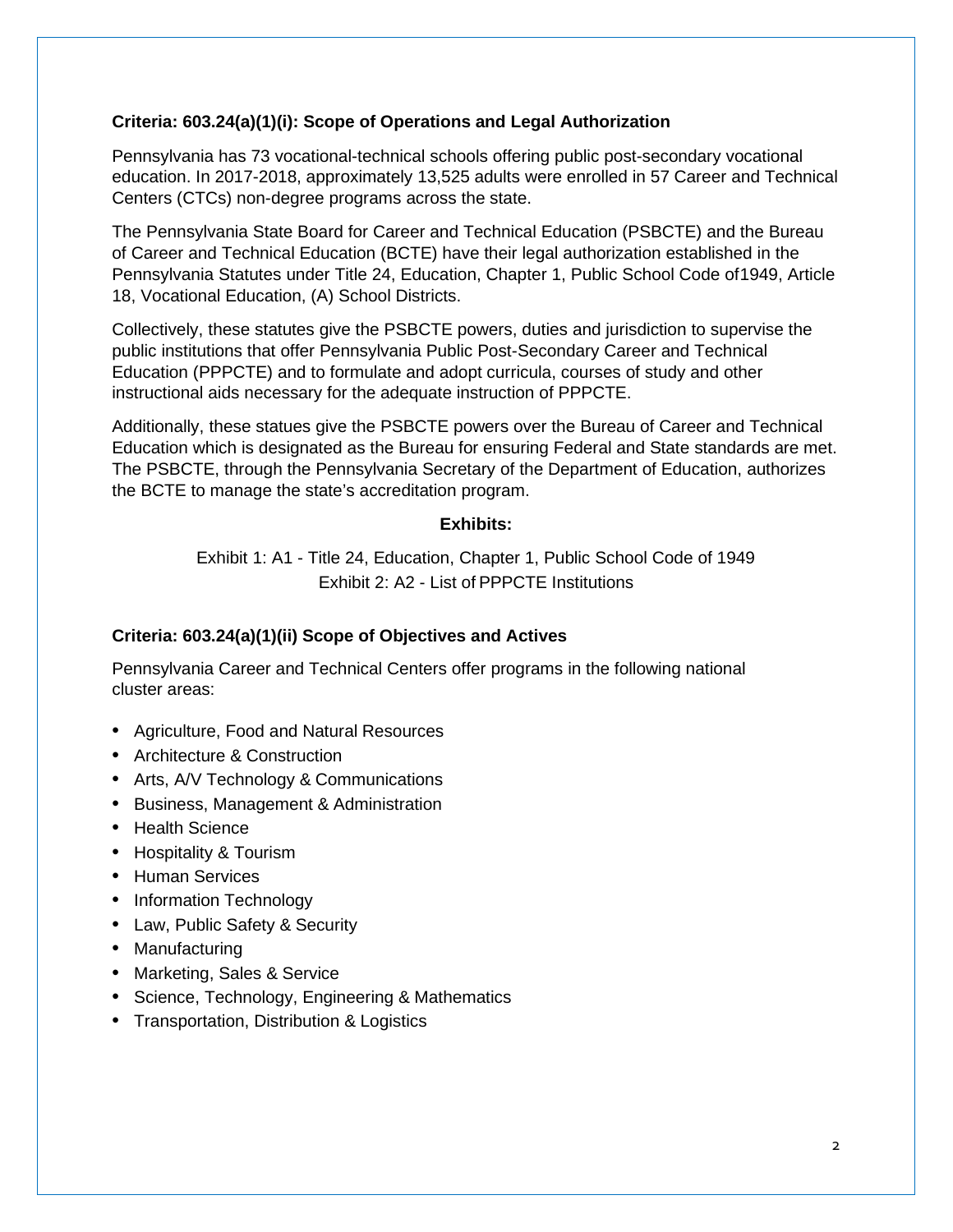Pennsylvania vocational objectives include the following:

•All students will reach the state-defined threshold level of career and technical education

and master the knowledge and skills that meet the program defined academic standards to complete an adult career and technical education program.

•All students will reach a state-defined threshold level of career and technical education to complete an adult program and attain the knowledge and skills that meet program defined and industry validated career and technical skill standards.

•All students will reach a state-defined threshold level of career and technical education and attain a diploma, certificate or other formal awards.

•All students will reach the state-defined threshold level of adult career and technical education to complete a program and successfully transition into employment, to further adult education or advanced training and/or military service.

•All students will reach the state-defined threshold level of career and technical education and upon leaving adult schooling, be placed in employment reflective of the skills learned. •All adult career and technical education programs preparing students for further training and employment in careers or occupations with significant under representation of males or females will increase participation for underrepresented males or females.

•All career and technical education programs preparing students for further training and employment in careers or occupations with significant under representation of males or females will increase program completion for underrepresented males andfemales.

The accreditation process for the State's career and technical centers is a voluntary process and is granted only after satisfactorily assuring the PSBCTE, through the recommendations of BCTE, that the institution has met the requirements of the Accreditation System of Institutions for Adult Education (ASIAE) process. Key reasons (as stated in the ASIAE Guidelines) why the accreditation of Pennsylvania Public Postsecondary Career and Technical Education is important to Pennsylvania education are:

- To expand training opportunities for adult students to meet the needs of individuals and the community
- To enhance opportunities for workforce and economic development to help the community reach its overall goals
- To benchmark quality standards for program development, instruction, equipment, processes and services for the purpose of making comparisons and improving thequality of adult education
- To increase enrollment opportunity for schools by being responsive to community needs and helping the school be successful
- To provide accreditation services not readily available to our schools at a cost saving for school systems and the state of Pennsylvania
- To offer a more efficient accreditation process using data and information that is already on file at the Pennsylvania Department of Education (PDE)
- To enhance collaboration between schools and PDE

The following is the role of the Pennsylvania State Board for Career and Technical Education (PSBCTE) and Bureau of Career and Technical Education (BCTE):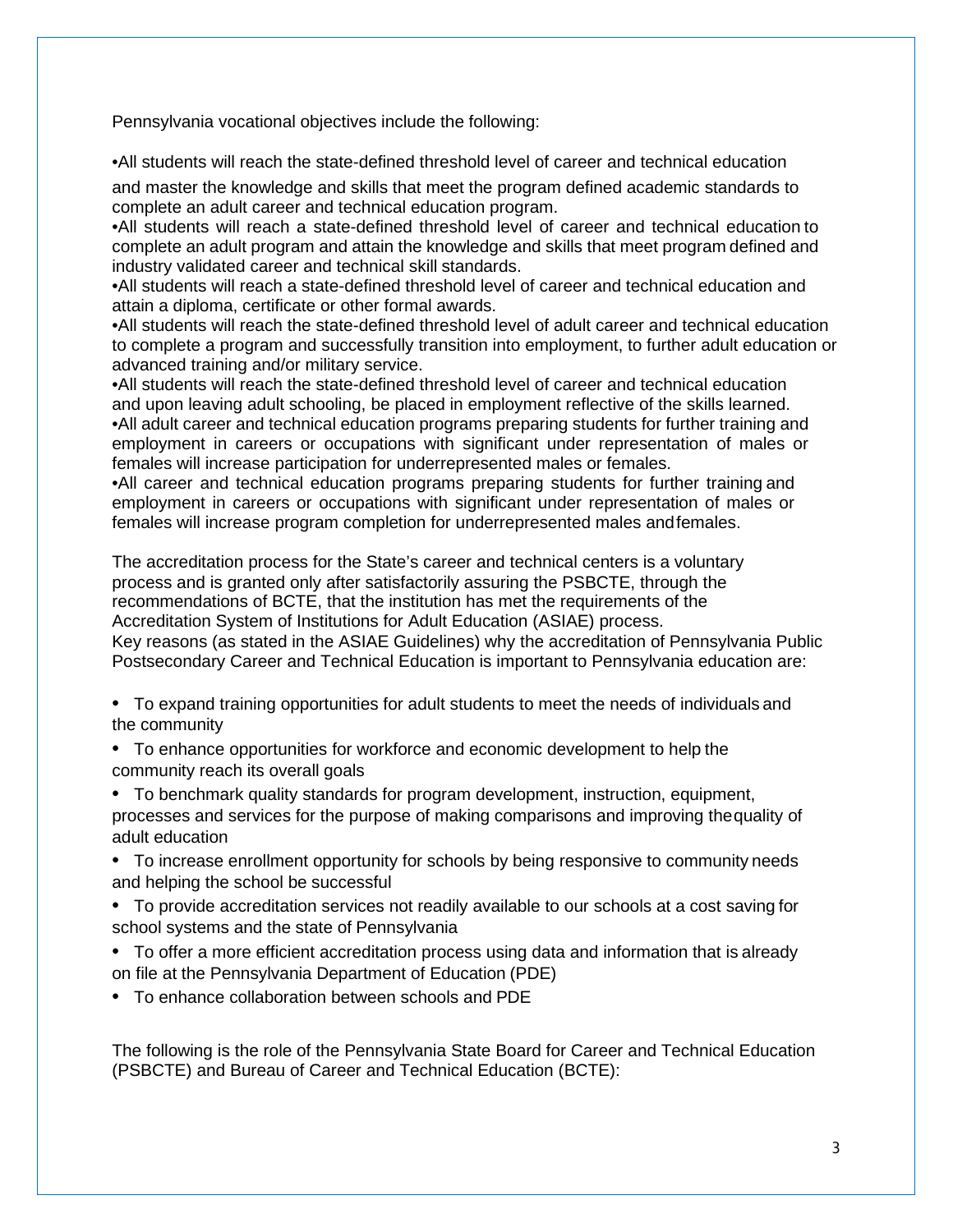1. The Pennsylvania State Board for Career and Technical Education (PSBCTE) and the Bureau of Career and Technical Education (BCTE) have legal authorization and the responsibility for developing, administering, and coordinating the evaluation and approval of Pennsylvania Public Post-Secondary Career and Technical Education (PPPCTE) programs and institutions in Pennsylvania.

2. The Pennsylvania State Board for Vocational Education, through the Pennsylvania Department of Education, approves programs, facilities and general conduct of the public post-secondary Career and Technical Education programs.

3. The Pennsylvania Department of Education has the responsibility to establish and coordinate an advisory body: Institutional Accreditation Advisory Group (IAAG). TheIAAG provides counsel to Pennsylvania Department of Education and makes a meaningful contribution to the Pennsylvania State Board for Career and Technical Education process.

4. The Pennsylvania Department of Education (PDE) administers the accreditation program for the Pennsylvania State Board for Vocational Education. Accreditation status will be granted to an institution that has satisfactorily assured the Pennsylvania State Board for Vocational Education, through the recommendation of PDE, that it has met the published requirements.

# **Exhibits:**

Exhibit 3: B1 - 2020 Accreditation Guidelines Exhibit 4: B2 - Status of 2018-19 Adult Concentrators Exhibit 5: B3 - PA Accreditation Policy and Procedure Handbook

# **Criteria: 603.24(a)(1)(iii) Approval of Varying Program Levels**

The post-secondary Career and Technical Center programs and institutes authorized by the agency are designed for the purpose of training an individual to effectively pursue employment in an occupational or technical career. The approval process is based on the validation of the programs' objectives of non-degree level programs (at least 300 hours and no longer than 24 months in length).

Career and technical schools seeking PDE Accreditation must be approved through the State Career and Technical Education Information System (CATS) detailing the following information:

- Labor Market Needs
- Planning
- Program Content and Industry Standards
- Student/Teacher Ratio
- Utilization of Materials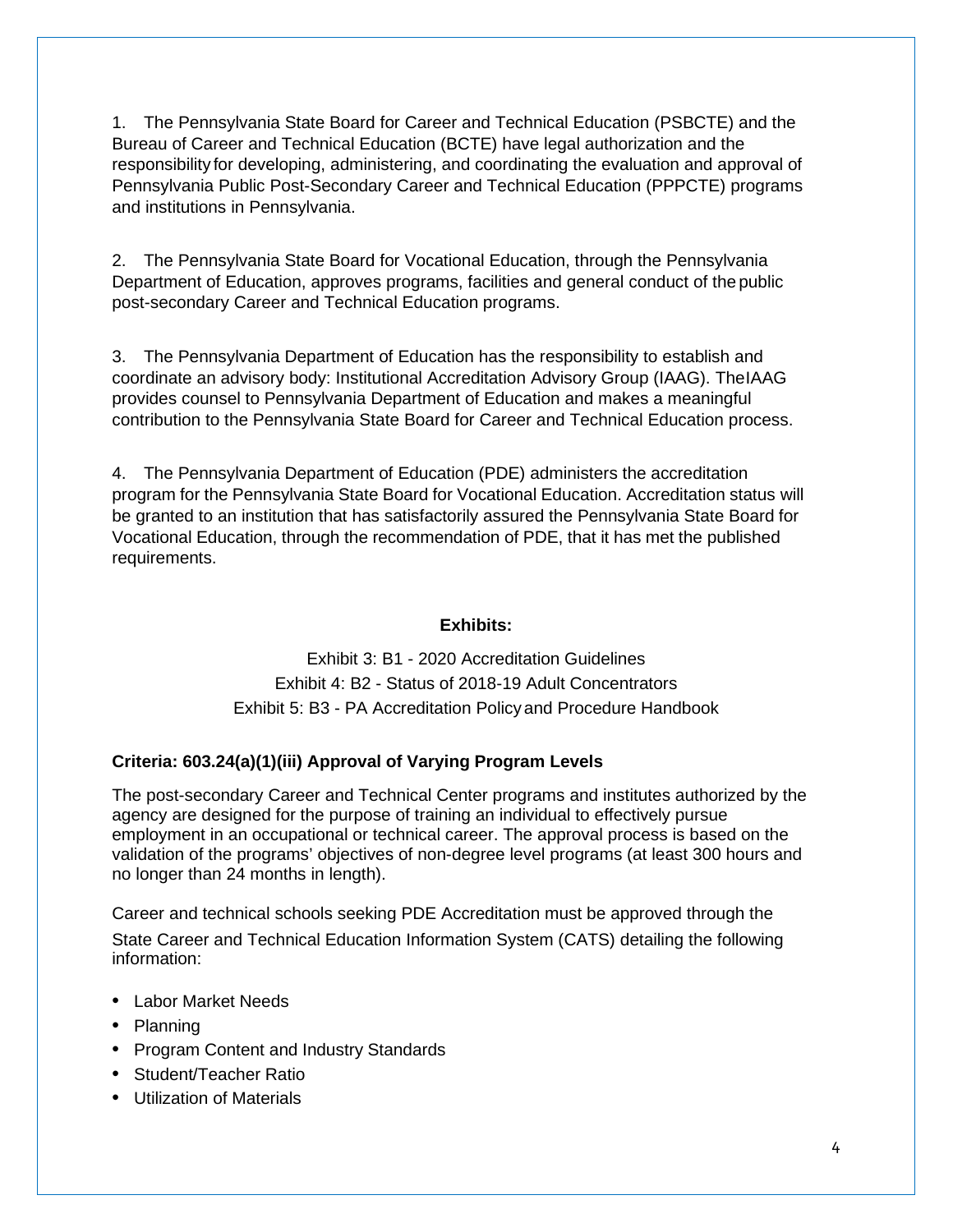- Equipment and Supplies
- Safety Practices
- Accountability Standards
- Student and Teacher Industry Certifications

Programs are then reviewed by the accreditation coordinator and program specialist. Programs must be approved before the career and technical center can be accredited.

Also See Attachment B1 - Chapter 5

### **Exhibits:**

Exhibit 6: C1 - Program Approval Form-Leigh Career and Technical Institute Exhibit 7: C2 - Program Approval Form-Clearfield Career and Technical Center

# **Criteria: 603.24(a)(2)(1) Staffing and Operational Procedures**

The Bureau of Career and Technical Education (BCTE) is the designated body that has the responsibility for developing, administering, and coordinating the evaluation and approval of Pennsylvania public post-secondary career and technical education programs and institutions and administering the ASIAE process in Pennsylvania. BCTE's Career and Technical Education Adviser serves as the State Accreditation Coordinator (SAC)and is responsible for implementing the agency's accrediting operations. The SAC leads the site-evaluation process, participates in the ASIAE site-evaluation final review and, as the key technical support provider, serves as a liaison between the team and the institution's administration.

The SAC is assisted by two professional staff members who provide technical assistance to all programs and institutions, perform program and institutional monitoring, serve as site and/or team chairs, provide training to schools seeking accreditation and to the on-site evaluation team, as well as assist the schools in BCTE program delivery. The BCTE staffers are state civil servants and are required to have academic training and

professional experience in career and technical education.

The Accreditation procedures are laid out in the Accreditation Handbook for the approval of the Accreditation. Each chapter gives a step-by-step account of the PPPCTE operations procedures.

Also See Attachment B3 - PA Accreditation Policy and Procedure Handbook

#### **Exhibits:**

Exhibit 10: E1 - PA Statues Title 24 Exhibit 11: E2 - Accreditation Budget FY18-19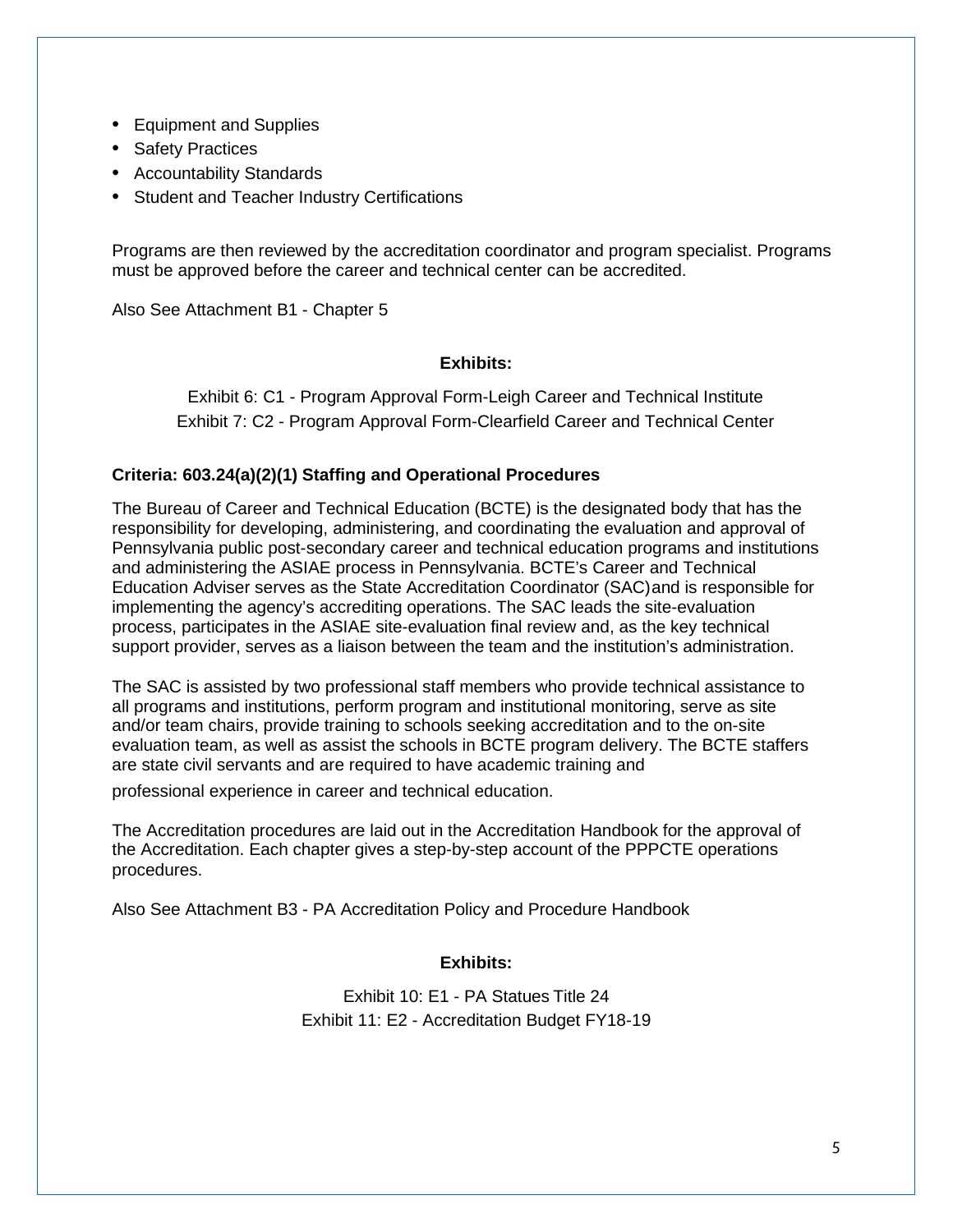### **Criteria: 603.24(a)(2)(ii) Fiscal Capacity**

The Pennsylvania Department of Education receives funding from state allocations and federal grants. The FY2019 budget totals \$4,859,379 and includes operational costs for the Bureau of Career and Technical Education. The accreditation activities are included in the Division of Adult and Post-Secondary CTE budget. This budget allocation includes salary, travel, and other expenses and benefits for the staff, members assigned to accreditation activities. (See BCTE Position Descriptions in attachment D1) Travel and salary expenditures for all BCTE staff when they assist with accreditation activities, are reflected within their individual division budgets. Administrative functions of the accreditation process are fully funded through permanent sources. No curtailment of the accreditation process has occurred due to fiscal constraints.

### **Exhibits:**

# Exhibit 10: E1 - PA Statues Title 24 Exhibit 11: E2 - Accreditation Budget FY18-19

# **Criteria: 603.24(a)(2)(iii)(A) Site Team Representatives**

The agency has policies and procedures for identifying and selecting site evaluation team members. The agency's SAC is responsible for coordinating the selections. The agency's site evaluation team pool consists of personnel from BCTE, state certified career and technical instructors, state continuing education coordinators, career and technical institution administrators, persons from colleges, and members of the public who are professionals experienced in the career and technical areas within the community.

Each site evaluation team member who is not an employee of BCTE must provide a current resume and evidence of their qualifications, which then are reviewed by the SAC.

Site team members are required to receive training and additional periodic training on the agency's standards and complete the agency's Conflict-of-Interest policy, site evaluation procedures, the ASIAE Administration Guidelines and the agency's Self-Study Guidelines.

The agency is also required to comply with the state's non-discrimination policy in its employment practices.

# **Exhibits:**

Exhibit 12: F1 - Request for Evaluators Exhibit 13: F2 - McMonigal Resume Exhibit 14: F3 - Conflict of Interest Lehigh Career and Technical Inst Review Exhibit 15: F4 - Equal Employment Opportunity 1999-09 Exhibit 16: F5 – Lehigh Training Agenda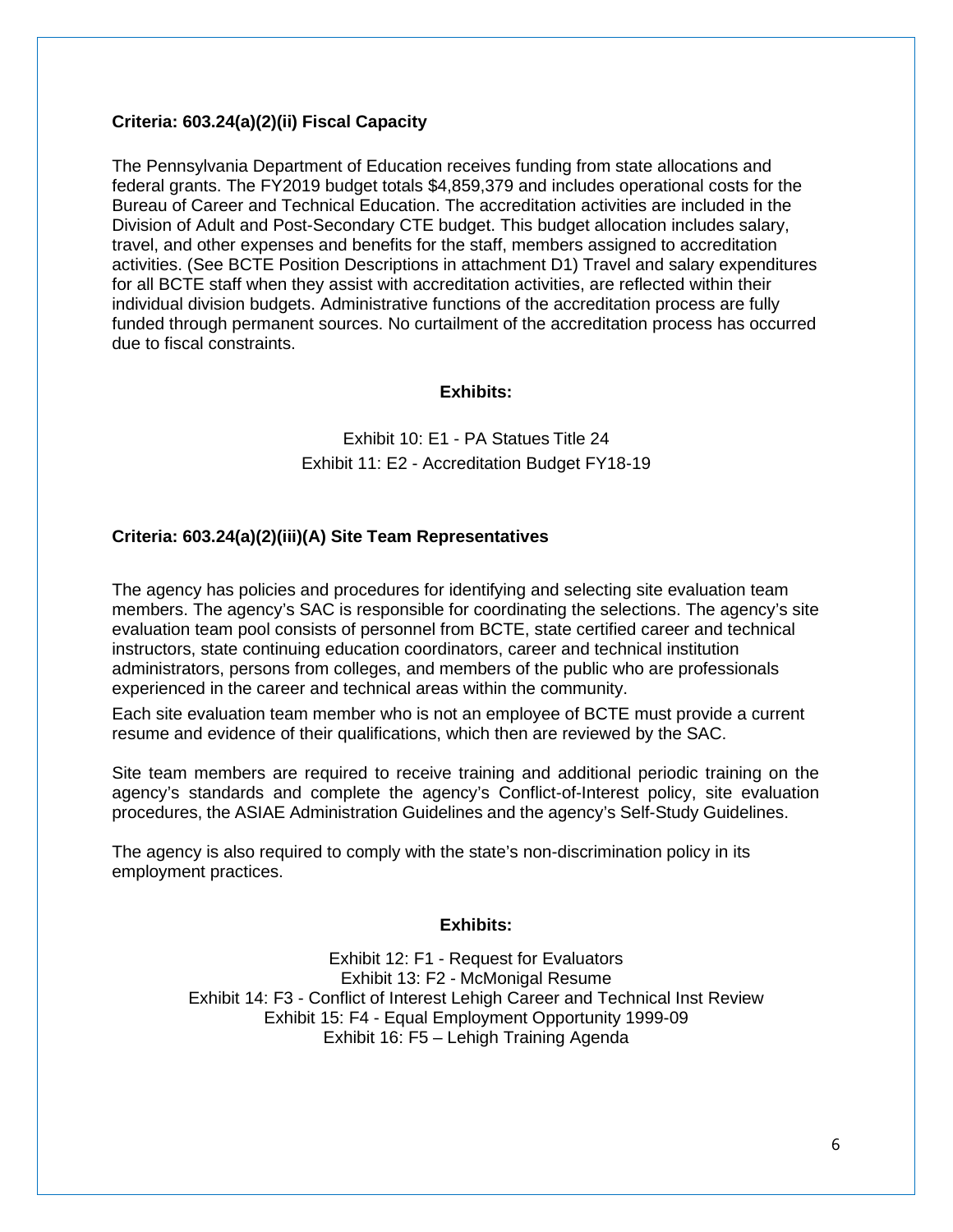### **Criteria: 603.24(a)(2)(iii)(B) Consultant Representatives**

The Institution Accreditation Advisory Group (IAAG) serves as the agency's advisory board. The agency's policies and procedures for identifying and selecting IAAG members are established and approved by the PSBCTE. The IAAG provides consultation and advisement to the agency on the development of standards, operating procedures, policy development and interpretation of educational needs and support projections of the PPPCTE system. It also provides the agency with current data and information about the job market, employer needs and community opportunities. The group regularly reviews the agency's Self-Study Guidelines and its Accreditation Standards.

Potential IAAG members are identified by the BCTE Director from various sources. The agency's SAC then reviews the qualifications, experience and educational background of each candidate and makes recommendations to the Director, who then selects the IAAG member.

Also See Attachment B1 - Exhibit M

### **Exhibits:**

Exhibit 17: G1 - IAAG Committee Exhibit 18: G2 - Resume Exhibit 19: G3 - IAAG Minutes

### **Criteria: 603.24(a)(2)(iii)(C) Decision-Making Representatives**

The agency's decision-making body is the Pennsylvania State Board for Career and Technical Education (PSBCTE) whose membership is dictated and guided by the Pennsylvania Code. Its 21 members are selected by the Governor and confirmed by the Pennsylvania State Senate. Its membership includes senators, representatives, college presidents, local school board members, superintendents of career and technical schools, business leaders, private trade school presidents, and a school counselor.

The State Board provides training to new members on an individual basis.

# **Exhibits:**

Exhibit 20: H1 – Regulations PSBCTE Exhibit 21: H2 - Pennsylvania State Board of Education Members Exhibit 22: H3 - State Board for CTE Minutes

# **Criteria: 603.24(a)(3)(1) Approval Status and Written Procedures**

The agency's definitions of the approval status and the procedures used to determine the various accrediting categories that an institution may receive are outlined in the Accreditation System of Institutions for Adult Education (ASIAE) Administrative Guidelines. The agency's accreditation categories include Accreditation, Probationary Accreditation with Stipulations,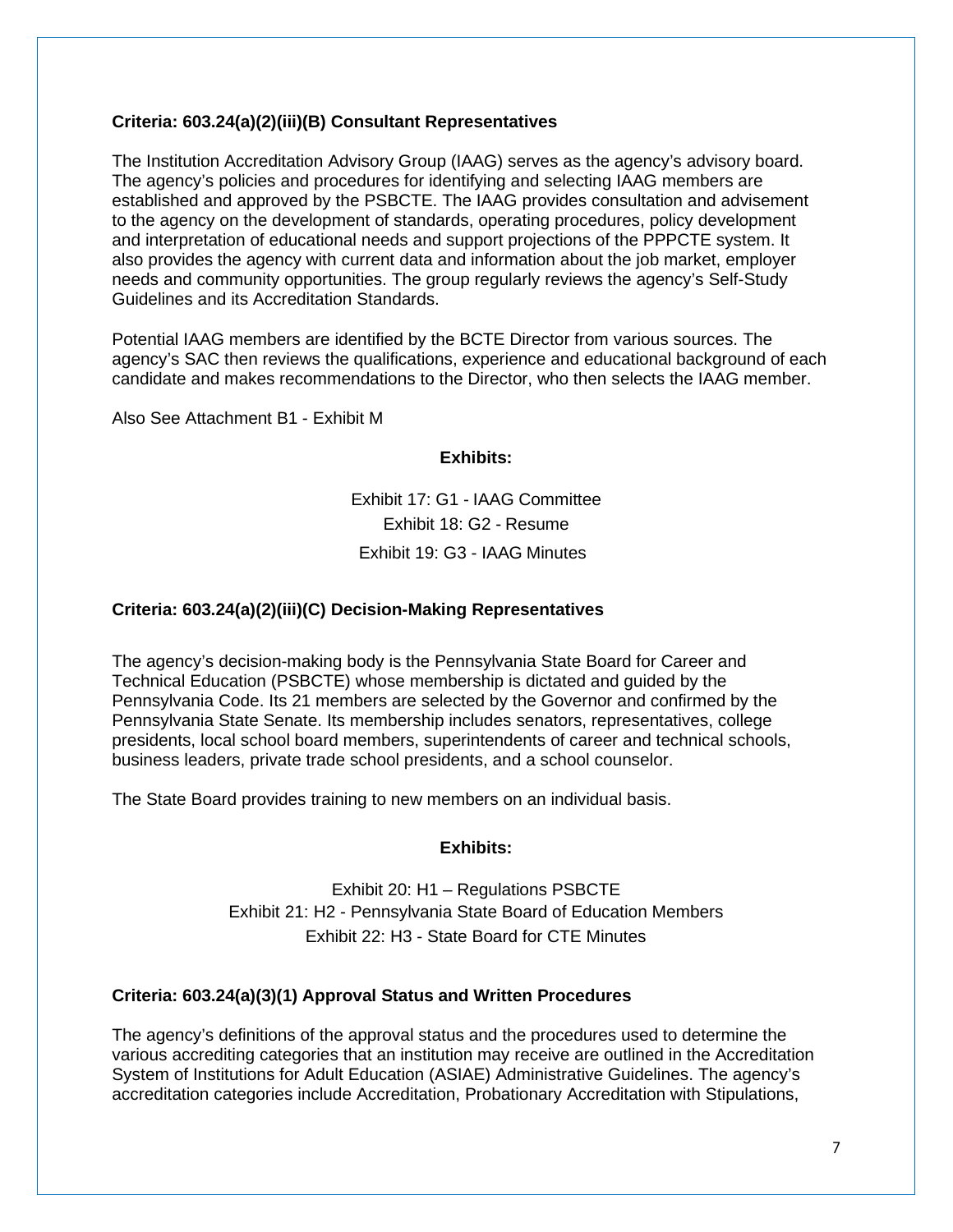Disapproval of Accreditation, Revoking Accreditation, and Re-Affirming Accreditation.

The agency's Administrative Guidelines outline its established procedures and methods for evaluating and re-evaluating public institutions offering postsecondary career and technical education. Agency policy dictates that for accreditation and re-affirming accreditation, it will require a comprehensive evaluation of the institution for compliance with all of its standards. This process includes the submission of a self-study and completion of an on-site evaluation. A point system is used by the evaluators for each section of the self-study during the site review. Any institution that meets all or is only

deficient in one category will be recommended for accreditation. An institution that has not more than two deficiencies will be recommended for probationary accreditation with stipulations and will have one year to address corrective actions. An institution that has more than two deficiencies is recommended for disapproval of accreditation.

Also See Attachment B1 - Chapter 9 & 10

### **Exhibits:**

Exhibit 23: I1 - Re-Accreditation Letter

# **Criteria: 603.24(a)(3)(ii) Self-Analysis and On-Site Review Requirements**

The agency policies require institutions to conduct a comprehensive self-assessment in accordance with the ASIAE Self-Study Guidelines. The agency requires that the self-assessment include a precise written description and evidence to support its responses. The agency provides its institutions with instructions that emphasize the importance of the quality of the assessment and provides technical assistance to an applicant institution as specific needs and issues arise. Site team members review the institution's self-study and provide comments. The comments are then given to the institution prior to the visit to help with the evaluation of documents when on site.

On-site visits are in accordance with the ASIAE Guidelines. Procedures for site visits are reviewed with the institution prior to the site visit. Site team members are given an agenda prior to the visit which is also reviewed on the first day of the site visit.

Also See Attachment B1 - Chapter 6, 7, 16 & 17

# **Exhibits:**

Exhibit 24: J1-Site Team Comments Before On-Site Visit Exhibit 25: J2 - STC Agenda

# **Criteria: 603.24(a)(3)(ii)(A) Self-Analysis Requirements**

Institutions are required to establish a represented committee to help develop the institution's Self-Study and to ensure that all involved parties affected by the accreditation are informed of the processes.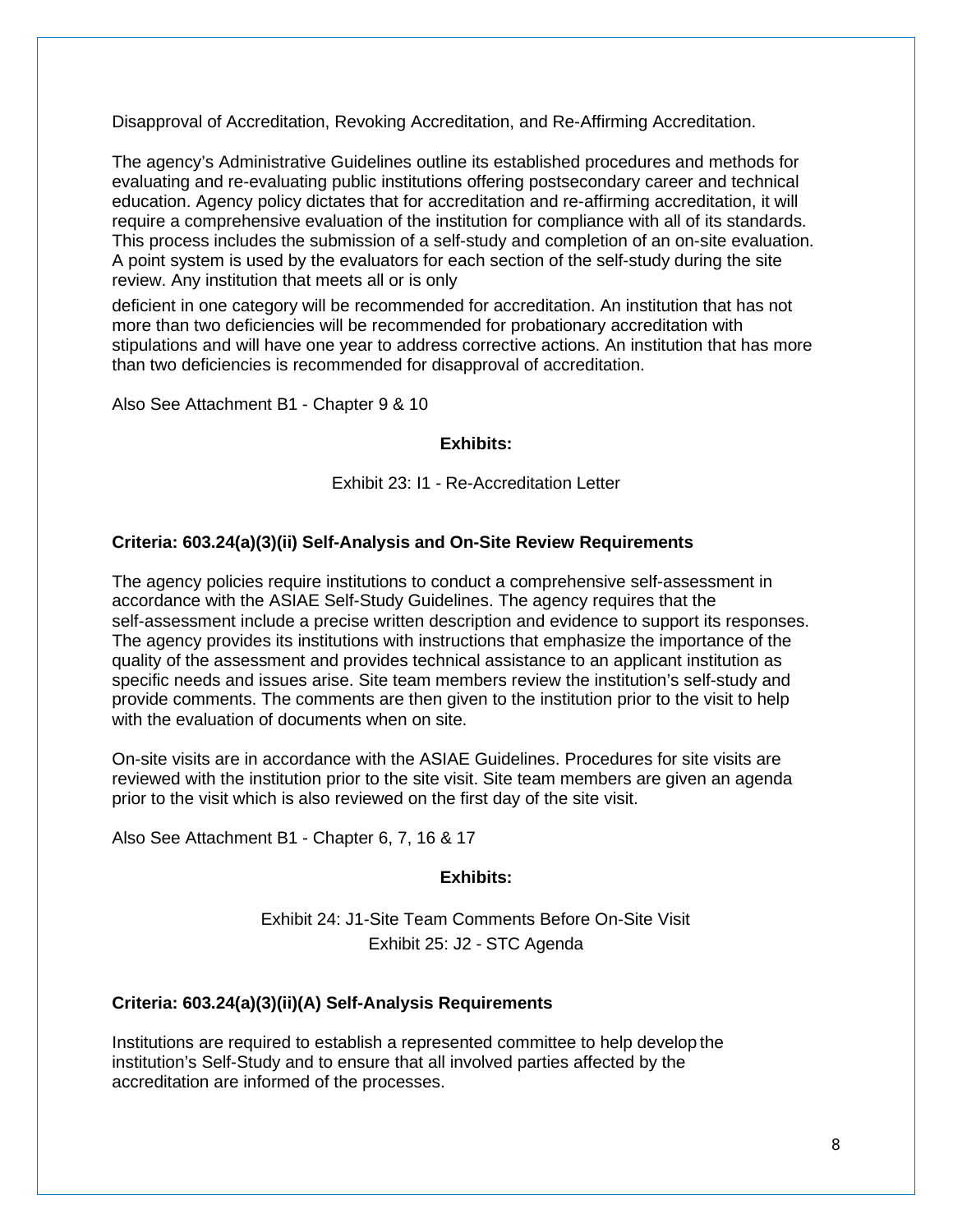The following areas are included in the Self-Study:

- Goals and objectives
- Strategic plan and outcomes
- Occupational needs assessments
- Program planning objectives, course outlines and competency lists
- Use of advisory committee input
- Instructor qualifications (degree level, trade experience, professional development, industry certification, etc.)
- Instructional training plans
- Course quality standards, results and grades
- Enrollment levels
- Student-teacher ratios
- Job placement assistance activities
- Placement rates and completion rates
- Safety training and practices
- Facilities, equipment and supplies
- Institution's vision and mission statements
- Student admissions policies
- Job descriptions
- Student follow-up studies
- Course descriptions
- Methods for keeping curriculum current
- Marketing and public relations activities
- Complaint procedures
- Nondiscrimination and educational equity policies
- Other factors that may impact program quality

# **Exhibits:**

Exhibit 26: K1 - Lebanon CTC List of Constituents

# **Criteria: 603.24(a)(3)(ii)(B) On-Site Visit Requirements**

The agency's on-site evaluation teams consist of six to seven reviewers and include personnel from PDE, Continuing Education coordinators, adult vocational instructors, vocational administrators, postsecondary educators and individuals whose expertise, experience and education are related to the type of institution and programs being evaluated.

The team verifies the accuracy of the information in the applicant institution's self-study to assess whether the institution complies with the agency standards (Leadership, Program, Students, Faculty/Staff/Facilities, Employers) and verifies/clarifies how the institution uses the data and information gathered to make decisions and improve the overall quality of the institution. Areas such as program objectives, course outlines, instructor qualifications, facilities, equipment and supplies, and other unique factors that impact program quality are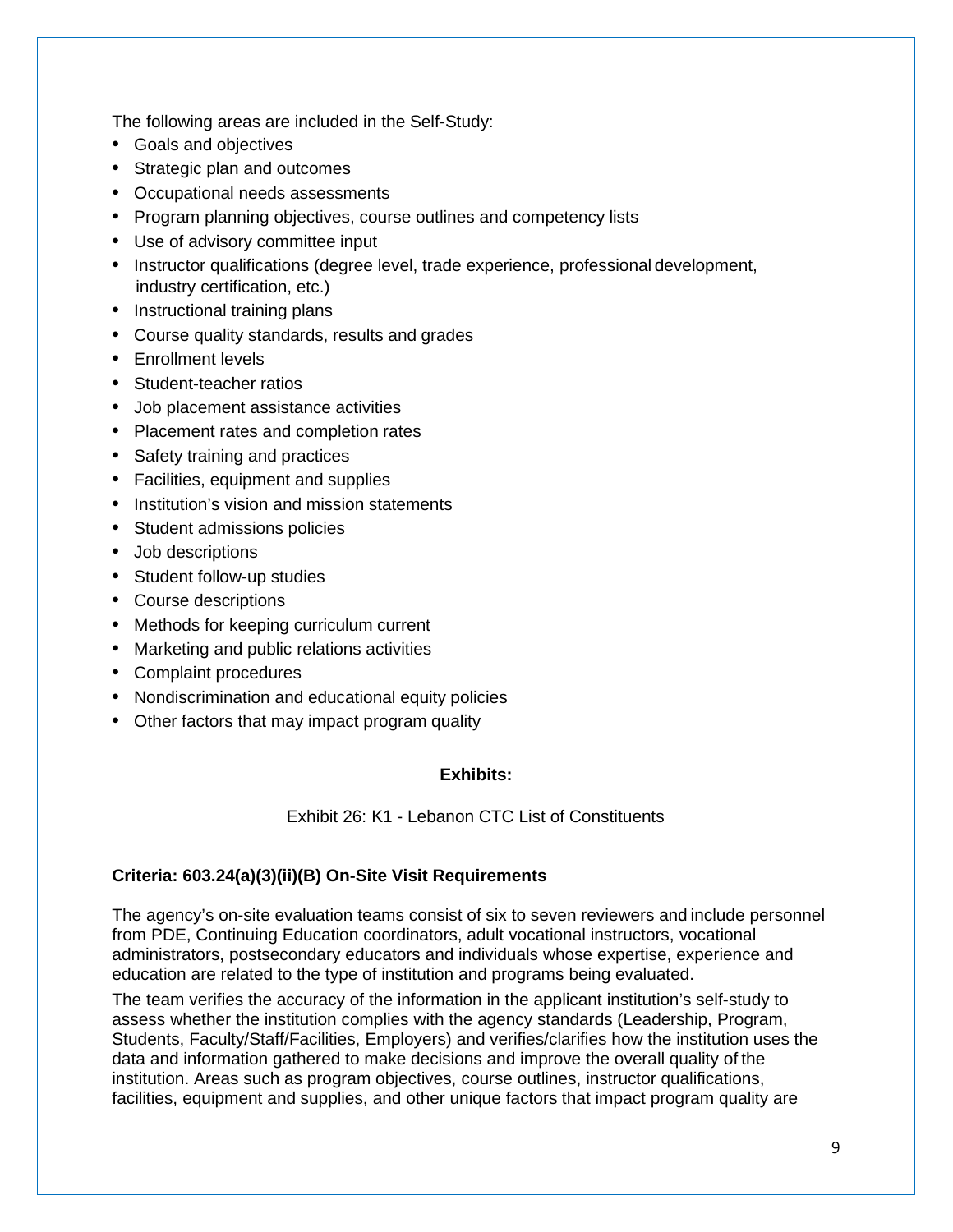reviewed. During the on-site evaluation, site evaluators interview school administrators, board members, Careerlink, instructors, counselors, students and participate in off-site visits to businesses which employ the CTC's adult students.

At the end of the on-site visit, the team discusses the issues and concerns, prepares a Preliminary Draft Report identifying the strengths, opportunities for improvement and corrective action, and assigns scores to each section.

### **Exhibits:**

Exhibit 27: L1 - Preliminary Draft Report-Lehigh Career and Technical Institute

### **Criteria: 603.24(a)(3)(iii) Reevaluation**

The agency reevaluates accredited institutions every five years for reaffirmation of accreditation. The process is identical to the original accreditation process. Programs are reviewed annually for any new submissions, deletions, or changes.

The agency also requires each accredited institution to submit an annual report. In the annual report, the institution provides a written narrative and documentation to support how it continues to adhere to the five standards as outlined in the ASIAE Guidelines. The SAC reviews the annual reports and looks for any triggers leading to areas of deficiency. If any triggers are found, the institution will be required to provide additional information and/or a corrective action plan.

Also See Attachment B1 - Chapter 12

# **Exhibits:**

Exhibit 28: M1 - York Approved Programs Exhibit 29: M2 - Annual Review Report York 2020-2021 Exhibit 30: M3 - Annual Report Review

# **Criteria: 603.24(b)(1)(i) Has an Advisory Body**

The Pennsylvania Department of Education (PDE) utilizes an advisory committee entitled the Institution Accreditation Advisory Group (IAAG). This group is comprised of administrators from career and technical schools, industry, vocational associations, among others. The purpose of the IAAG is to strengthen the Pennsylvania Postsecondary Vocational Educational (PPPCTE) system. The group provides valuable advice to the State agency, through the BCTE, related to the development of standards, operating procedures and policy; and interprets the educational needs and support projections of the PPPCTE system.

Key goals include:

• Provide information to update, modify, expand and improve the quality of career and technical education programs related to PPPCTE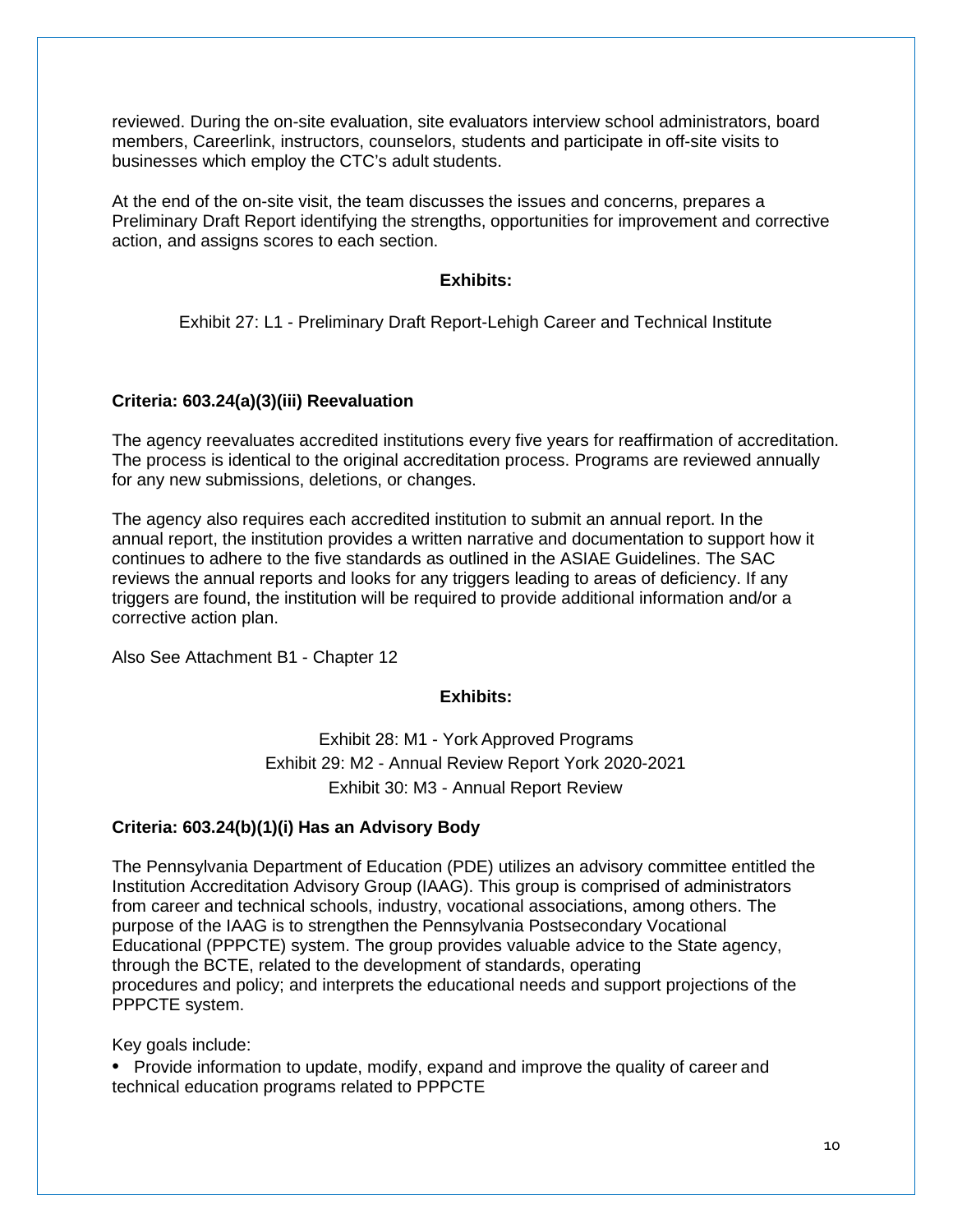- Support and strengthen the relationship between business, industry, the community and education
- Make recommendations to strengthen and expand the curriculum and provide assistance in

implementing these recommendations

• Assist in identifying needs, determining priorities and reviewing and evaluating programs and

systems related to the PASBVE's Accreditation program.

IAAG members serve on accreditation teams including site visits, as part of the training process. This allows the members to have hands-on knowledge of how the policies and procedures are implemented by the institutions and evaluated by the team.

Also See Attachment B1 -Exhibit M G1 - IAAG Committee G3 - IAAG Meeting Minutes

# **Exhibits:**

Exhibit 31: N1 - IAAG Member on Review

# **Criteria 603.24(b)(1)(ii) Demonstrate Meaningful Contribution by the Advisory Body**

The main purpose of the Institutional Accreditation Advisory Group (IAAG) is tostrengthen the PPPCTE system. The group provides valuable advice to the State agency, through the BCTE, related to the development of standards, operating procedures and policy and interprets the educational needs and support projections of the PPPCTE system. The IAAG reviews and makes recommendation to the accreditation guidelines to ensure quality and integrity in the PPPCTE accreditation system. The IAAG reviews Preliminary Draft Reports and makes recommendations of accreditation status to PDE. Members of the IAAG serve on site review teams to gain knowledge of the accreditation process. Periodic training is done as new members join the IAAG.

Also See Attachment G3 - IAAG Minutes

# **Exhibits:**

Exhibit 32: O1 - IAAG Training

# **Criteria: 603.24(b)(1)(iii) Revision of the Standards**

The Bureau of Career and Technical Education uses a variety of methods for communicating with the public on revisions to PPPCTE accreditation standards or regulations. The Pennsylvania Department of Education website lists all information regarding PPPCTE accreditation. This list includes a description of accreditation, PPPCTE accreditation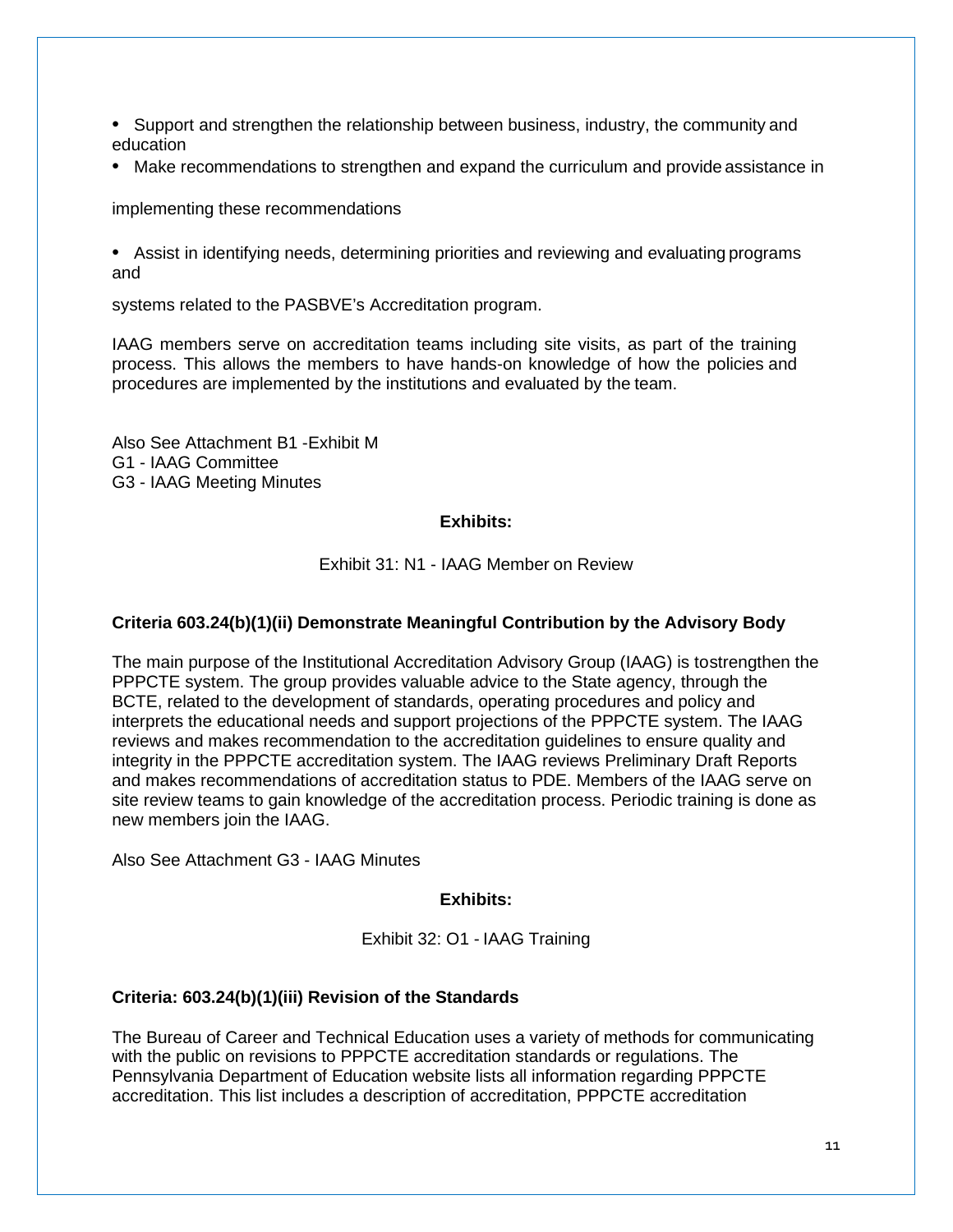guidelines, application form, program approval form, annual operational report form, and a list of all career and technical schools that have PPPCTE accreditation to include original accreditation dates, expiration dates, etc. If any changes are being proposed, they are listed on the site with contact information for any comments or questions. BCTE staff also attend career and technical education workshops and symposiums and uses such events as a vehicle for disseminating information to the affected community. Another method is PENN\*LINK, which is a system BCTE uses to communicate through an e-mail distribution list. Any comments or questions are compiled and reviewed by the IAAG Committee.

### **Exhibits:**

Exhibit 33: P1 – Change to Guidelines taking out Credit Hour criteria

#### **Criteria: 603.24(b)(1)(iv) Program Evaluation**

Pennsylvania Public Postsecondary Career and Technical Education requires all accredited institutions to conduct surveys of their students, faculty and the industry. Student surveys ask questions in regard to program delivery, content, facilities and equipment, and overall satisfaction. Faculty surveys ask questions in regard to preparedness, equipment, materials and any suggestions on improvements. The industry surveys ask questions in regard to the level of skill of the student and satisfaction of the employer who has hired the student. These surveys are then compiled by the institution and reviewed against their educational goals for each program and for the institution as a whole. These surveys are used as evidence in the self-study and during the on-site visits where the site team reviews them for content and consistency. Institutions also must show completion rates, credentials earned, placement rates, drop out ratios and how this information aligns with its educational goals.

Also See Attachment B1 - Chapter 5 L1 - Preliminary Draft Report M2 - Annual Report Review

#### **Exhibits:**

Exhibit 34: Q1 - Lehigh Self-Study Exhibit 35: Q2 - Employer Survey Results

#### **Criteria: 603.24(b)(1)(v) Experimental and Innovative Programming**

Pennsylvania Public Postsecondary Career and Technical Education encourages all Career and Technical Centers (CTC) be apprised of new and emerging training and through their Occupational Advisory Committees, the CTCs are able to offer such training to their communities. Central Pennsylvania Institute of Science and Technology (CPI) has started a Wastewater Utility Operator/Technician program. The need for this program was determined through contact and discussion with CPI's local employer / manufacturers, local WIB (Central PA) data (e.g. Water & Liquid Waste Treatment Plant & System Operators is a High Priority Occupation within the region), job advertisement postings, Center for Workforce Information and Analysis (CWIA - paworkstats.state.pa.us) data, and national, state, and local data regarding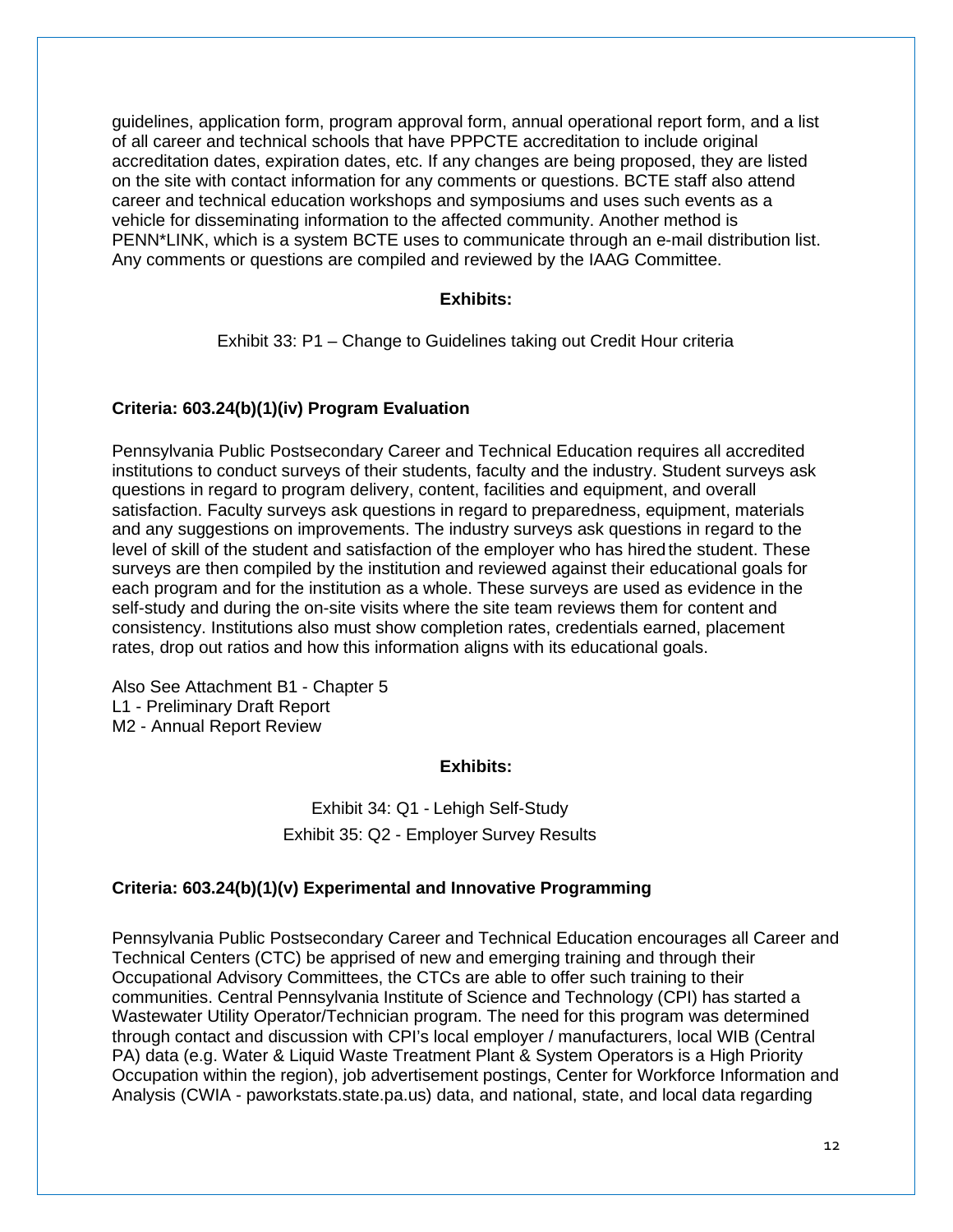the need water and wastewater operators. Regionally, two key factors are having a significant effect on employment in these sectors: 1.) The Chesapeake Bay Watershed program, which regulates all waters, streams, andtributaries that lead to the Chesapeake Bay (Pennsylvania is part of this program), and 2.) the Marcellus Shale and subsequent DEP regulations of water and wastewater handling in central Pennsylvania. Coupled with the high average age in the industry (54 yrs old)and growing regulation, water and wastewater operators will be in high demand over the long-term.

Along with significant vendor input, numerous employer meetings were held by CPI to gather information related to curriculum and equipment. Prior to hiring of their instructor, administration attended training sessions on advanced manufacturing at various statewide conferences (e.g. PACTA, ACTE). Prior to and after hiring their instructor / coordinator, teams from CPI visited schools that operate similar renewable energy programs. Curriculum teams met continuously throughout the design phase. Upon completion of the competency area and crosswalk, CPI offered its Water and Wastewater to both the public and to industry through its EE&I Program. The Program's Lead Instructor/Coordinator is Department of Environmental Protection (DEP) approved to offer Water and Wastewater Programs for CEU credit and is a member of the Water Works Operators Association of PA (WWOAP) and the American Water Works Association (AWWA).

The Water Utility Operator Program Prepares students for the PA DEP Operator Certification Tests for all Water treatment sub-classes and prepares students for the ISA exam(s) for Certified Control System Technician.

#### **Exhibits:**

# Exhibit 36: R1 - CPI Wastewater Program Exhibit 37: R2 - CPI Approved Programs

#### **Criteria: 603.24(b)(1(vi) Institutional/Program Approval**

All persons serving on on-site reviews are trained in ASIAE standards, policies and procedures. Reviewers also sign a conflict of interest form showing they will be impartial and objective when reviewing the institution. They review the institution's self-study and submit any comments or questions regarding the self-study to the SAC who will then submit them to the institution before the site-visit. During the site-visit, the reviewers review sections of the self-study and use a scoring system provided by PDE as an evaluation mechanism. Scoring guidelines have been developed to:

- Help calibrate how the Applicant Institution is performing relative to the Standardsand Quality Initiatives
- Identify the key areas for improvement focus and to help track improvement overtime
- Identify successful role model practices for benchmarking and sharing with other schools

in the adult learning system

Also See Attachment F5 - Training Agenda

J1 - Site Team Comments

B1 - Exhibit L, Chapter 16 & 17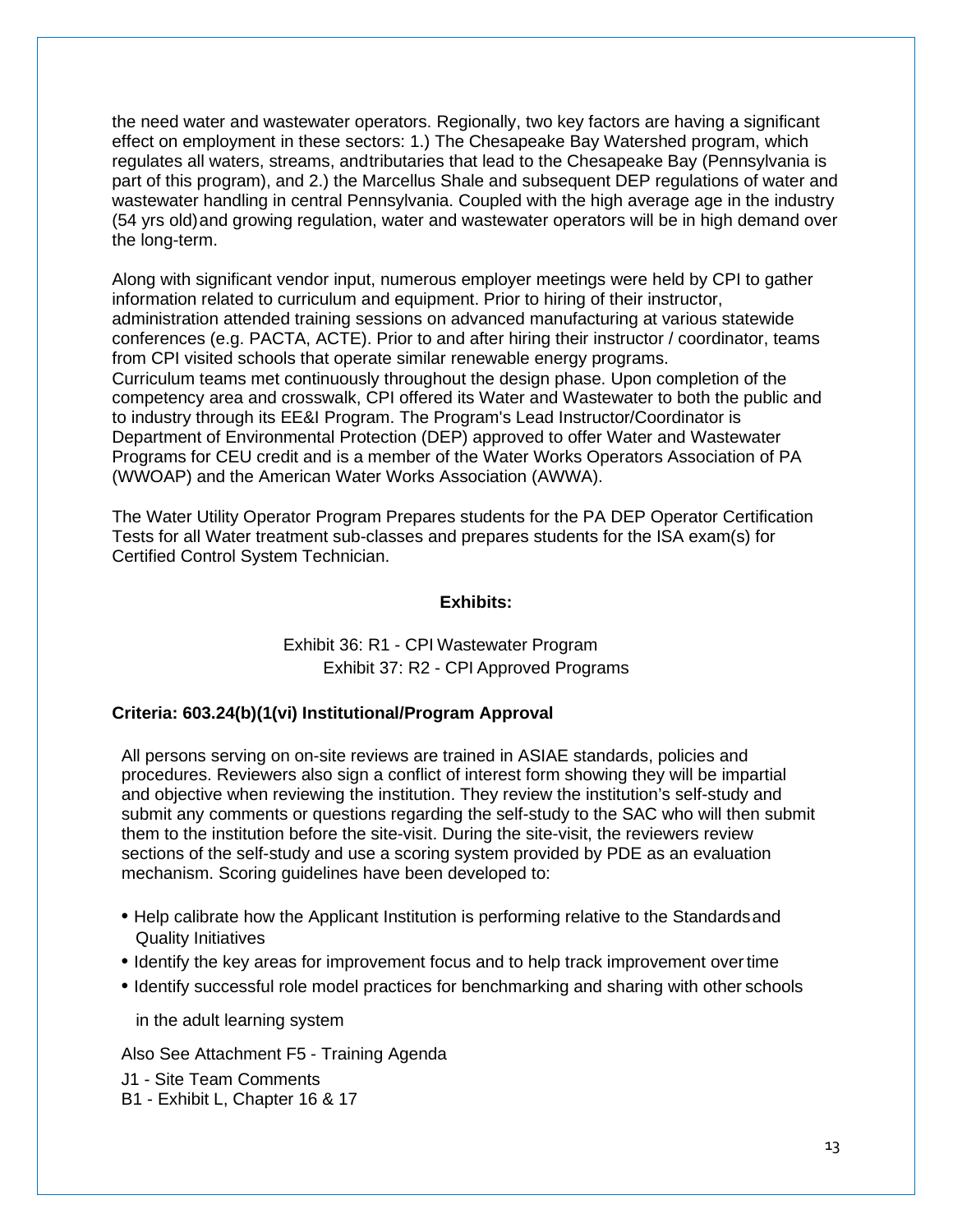L1 - Preliminary Draft Report

F3 - Conflict of Interest Form

### **Exhibits:**

### Exhibit 38: S1 - Site Team Evaluations

### **Criteria: 603.24(b)(1)(vii) Review of Standards**

PDE formally reviews its standards, policies and procedures once per year. They are also reviewed during every site visit. After every on-site visit, evaluations are given to the site reviewers and the participating staff at the institution requesting feedback on the visit and the accreditation process as a whole. These evaluations are compiled and reviewed by the IAAG. All comments are taken into consideration and when appropriate, changes are made to the accreditation process.

Changes to the standards, if minor, will be made during the spring and be released to career and technical centers for use during the following program year.

Once every four years, the SAC will distribute the accreditation standards to each of the career and technical centers located in Pennsylvania. Each career and technical center administrator will be asked to review the standards and provide input on not only the standards but the accreditation process and guidelines.

Changes to the standards will be reviewed by the IAAG. During the review of the results, the IAAG will also provide input into the standards and guidelines. The approved changes will be presented to the State Board for Career and Technical Education for their review and approval.

Also See Attachment B1 - Chapter 18 S1 - Site Team Evaluations P1 - Email to CTCs Regarding Revisions to Guidelines and Comments

#### **Exhibits:**

Exhibit 39: T1 - Meeting Minutes

#### **Criteria: 603.24(b)(1)(viii) Independent Judgement of Quality**

All institutions follow the same self-study when applying for PPPCTE accreditation. The State Accreditation Coordinator works to make sure that the training and review completed by the site evaluation team is consistent and follows the ASIAE guidelines. Team members also must sign a conflict of interest form which would exclude anyone who resides or previously worked in the institution's school district, which could in any way potentially prejudice the outcome of the site evaluation or is in any way bias towards the institution, staff or its students.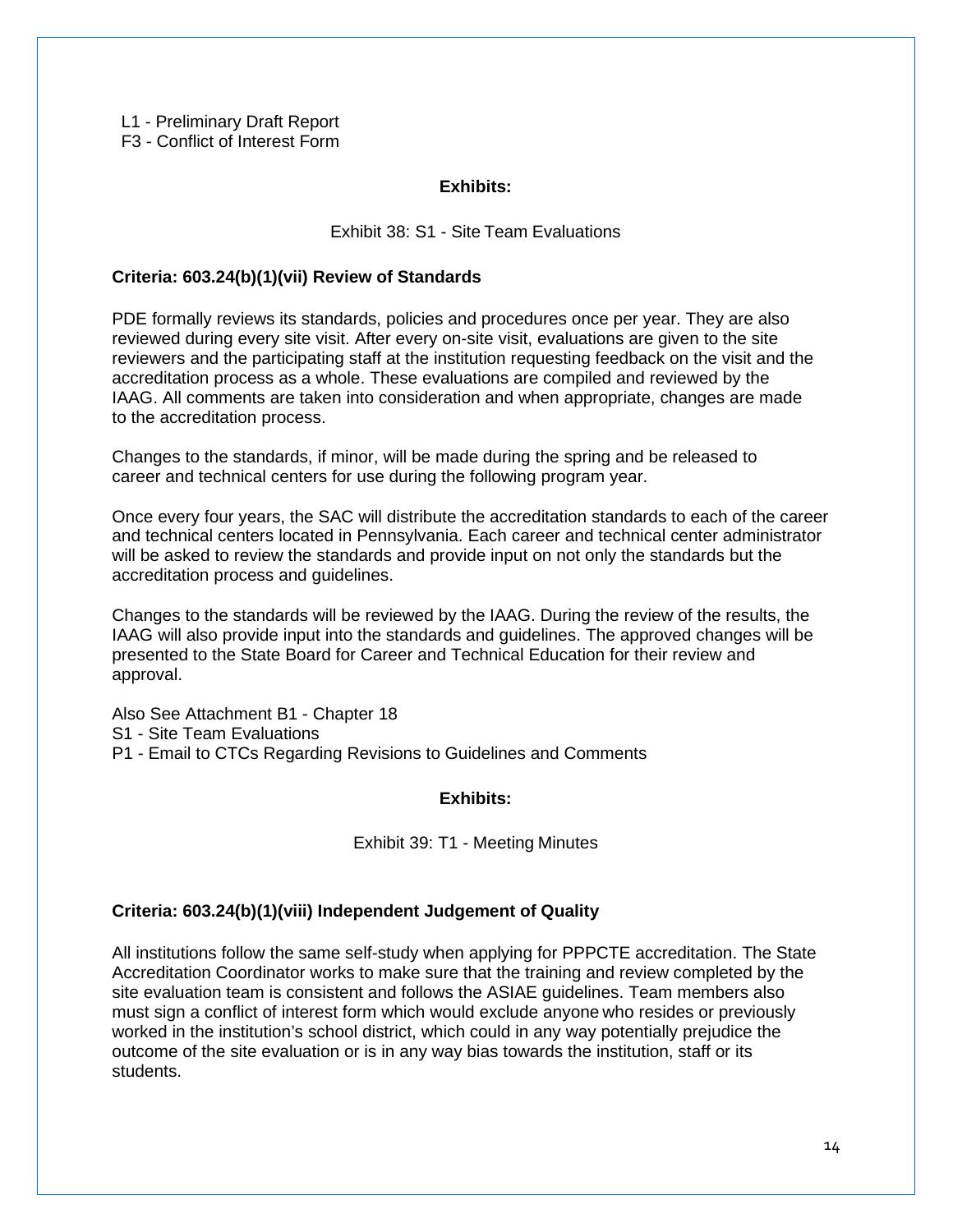Also See Attachment F5 - Training Agenda F3 - Conflict of Interest Form

#### **Exhibits:**

#### No Exhibits for this Criterion

#### **Criteria: 603.24(b)(1)(ix) Complaint Procedures**

Any institution that wishes to file a complaint regarding the PPPCTE Accreditation process, must do so in writing to the Director of Career and Technical Education at the Pennsylvania Department of Education. Solutions will be executed as appropriate. If necessary, a disposition of the complaint will be provided in writing within 10 calendar days of the final decision.

Neither the PA State Board for Career and Technical Education nor the PDE has had complaints submitted to them in regard to PPPCTE Accreditation. A process is in place to discuss complaints in the ASIAE Guidelines.

Also See Attachment B1 - Chapter 11

### **Exhibits:**

No Exhibits for this Criterion

#### **Criteria: 603.24(b)(1)(x) Publicly Available Information**

The public can find all information regarding PDE Accreditation on the PDE website – [www.education.state.pa.us. S](http://www.education.state.pa.us/)uch information includes the ASIAE Administrative Guidelines, Accreditation Application form, Program Approval form, Annual Report form, and a list of all PDE Accredited Institutions including those institutions applying for accreditation and those coming up that year for re-accreditation. At any time, interested

parties make comments to PDE by phone, mail or e-mail using the contact information provided at the bottom of the webpage.

When policy changes are made, announcements are sent out to PPPCTE centers and posted on PDE's website.

#### **Exhibits:**

Exhibit 40: U1 - PPPCTE Accreditation on Web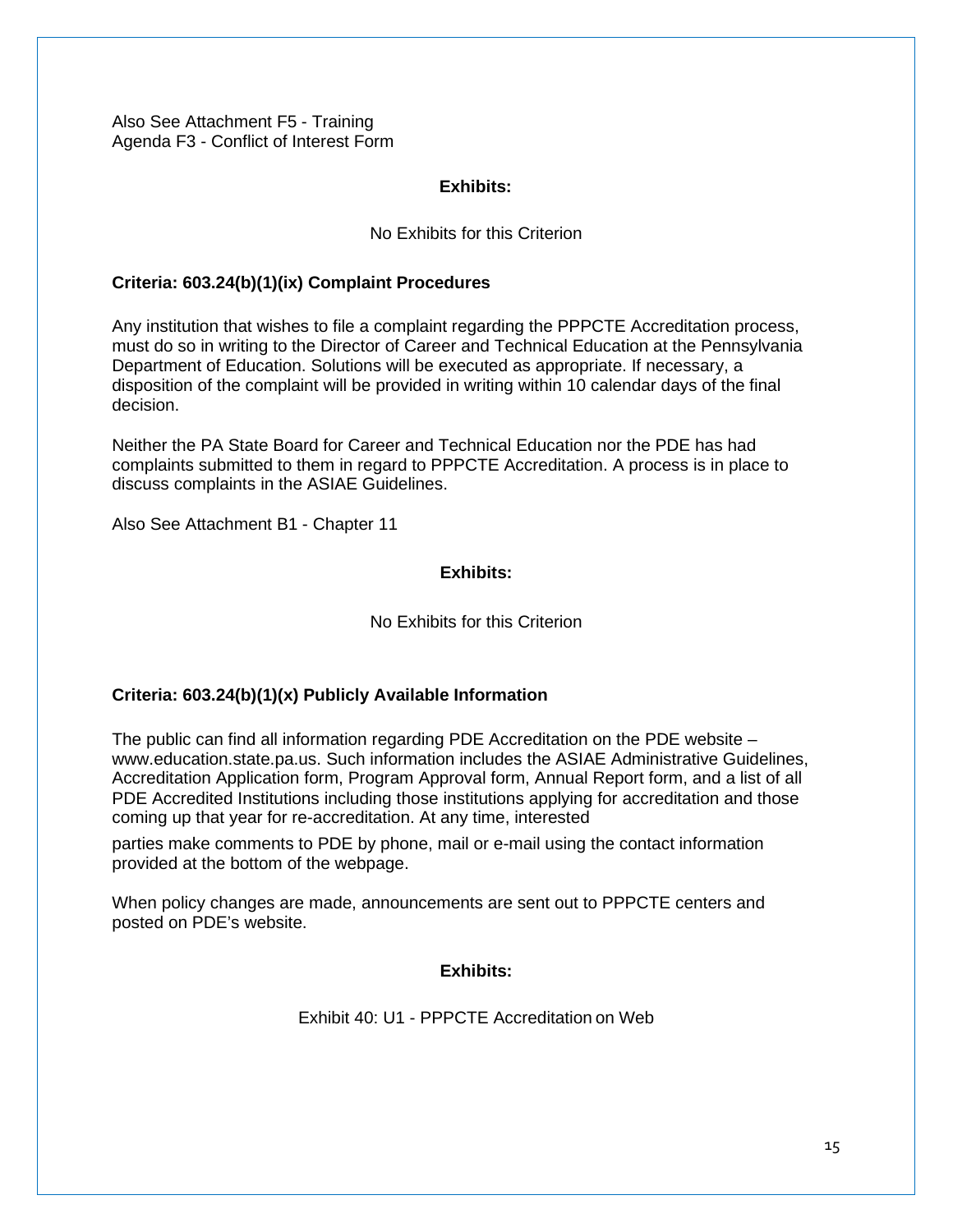# **Criteria: 603.24(b)(1)(xi) School/Program Changes**

Pennsylvania State Board for Career and Technical Education accredited institutions must submit an annual report to PDE by August 31 of each year. In the annual report, the institution reports any changes to their vision and/or mission statement and any changes to:

- Administrative/Staff Personnel
- Policies/Procedures per program
- Instructional Delivery

Any changes to the programs are completed through the Career and Technical Information System (CATS) and approved by the SAC.

The SAC reviews all changes to determine if the institution remains in compliance with PPPCTE ASIAE Accreditation standards.

Also See Attachment M2 - Annual Report Review C1 - Program Approval Form

### **Exhibits:**

### Change in Adult Education Coordinator

# **Criteria: 603.24(b)(1)(xii) Interagency Consultation**

The Pennsylvania Department of Education maintains regular and ongoing contact with its public postsecondary Career and Technical Education counterparts in other states to exchange current information about accreditation review, methods, techniques and standards. Through calls and emails, PDE confers with other state agencies when considering major changes to the policies and standards.

# **Exhibits:**

#### Exhibit 41: V1 - Email Correspondence with Oklahoma

# **Criteria: 603.24(b)(2)(i) Due Process – On Site Visits**

As part of the on-site review, each team is assigned to conduct interviews of specific members of the institution. These interviews include board members, administrative director, adult education instructors, adult students, counselors, Career Link staff, and interviews with representatives from business and industry who hire the institution's adult education students. Each site team group is given a list of specific questions to ensure consistency from one institution to the next. These interviews give the site reviewers a chance to further validate evidence provided in the self-study through a consensus of the group.

Also See Attachment B1 - Exhibit H & Chapter 9 J2 - On-Site Agenda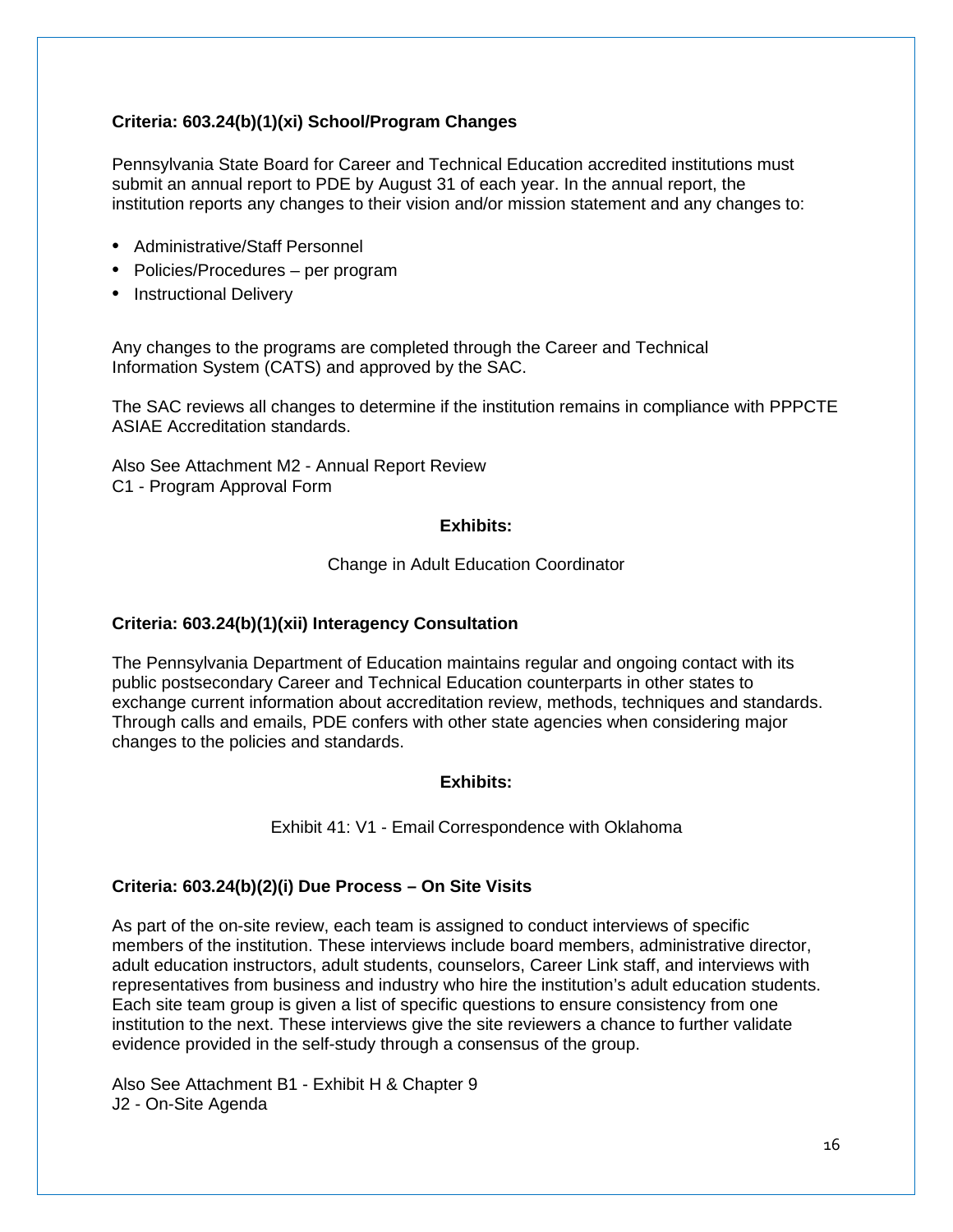#### F5 - Training Agenda

#### **Exhibits:**

#### Exhibit 42: W1 - Evaluator notes for on-site interview

#### **Criteria: 603.24(b)(2)(ii) Reports on Strengths, Weaknesses and Compliance**

After a site-visit, a Preliminary Draft Report is generated and sent back to the applicant institution for review. In the report is a written comment and if applicable - commendation, opportunity for improvement or corrective action. The institution will have 30 days from the date of the Preliminary Draft Report Cover letter to respond in writing to any items in the report and may submit supporting documentation. If the institution does respond to the Preliminary Draft Report, the response will be reviewed by the SAC and if necessary, the site team members. The Preliminary Draft Report will be amended to reflect any changes and before being given to the IAAG for their review and recommendation of accreditation status.

#### **Exhibits:**

#### Exhibit 43: X1 - Preliminary Draft Report Letter - York

#### **Criteria 603.24(b)(2)(iii) Response to Report**

As stated in the previous criteria, the career and technology center has an opportunity to respond to the Preliminary Draft Report up to 30 days of the date of the Preliminary Draft Report cover letter. The SAC will then give the Preliminary Draft Report to the IAAG for review and they will make a recommendation of accreditation status to the SAC. The SAC will complete a Final Draft report with recommended accreditation status to the Director, Bureau of Career and Technical Education (BCTE). The Director will then present the Final Draft Report to the Pennsylvania State Board for Career and Technical Education for their review. The Pennsylvania State Board for Career and Technical Education will send the Final Draft Report with BCTE's accreditation status recommendation to the institution and provide an opportunity for the institution to appeal the recommendation within 30 days of the Final Draft report.

Also See Attachment B1 - Chapter 9

### **Exhibits:**

Exhibit 45: Y1 - York Response to Draft Report

#### **Criteria: 603.324(b)(2)(iv) Adverse Action and Right to Appeal**

The Accreditation System of Institutions for Adult Education Guidelines provides institutions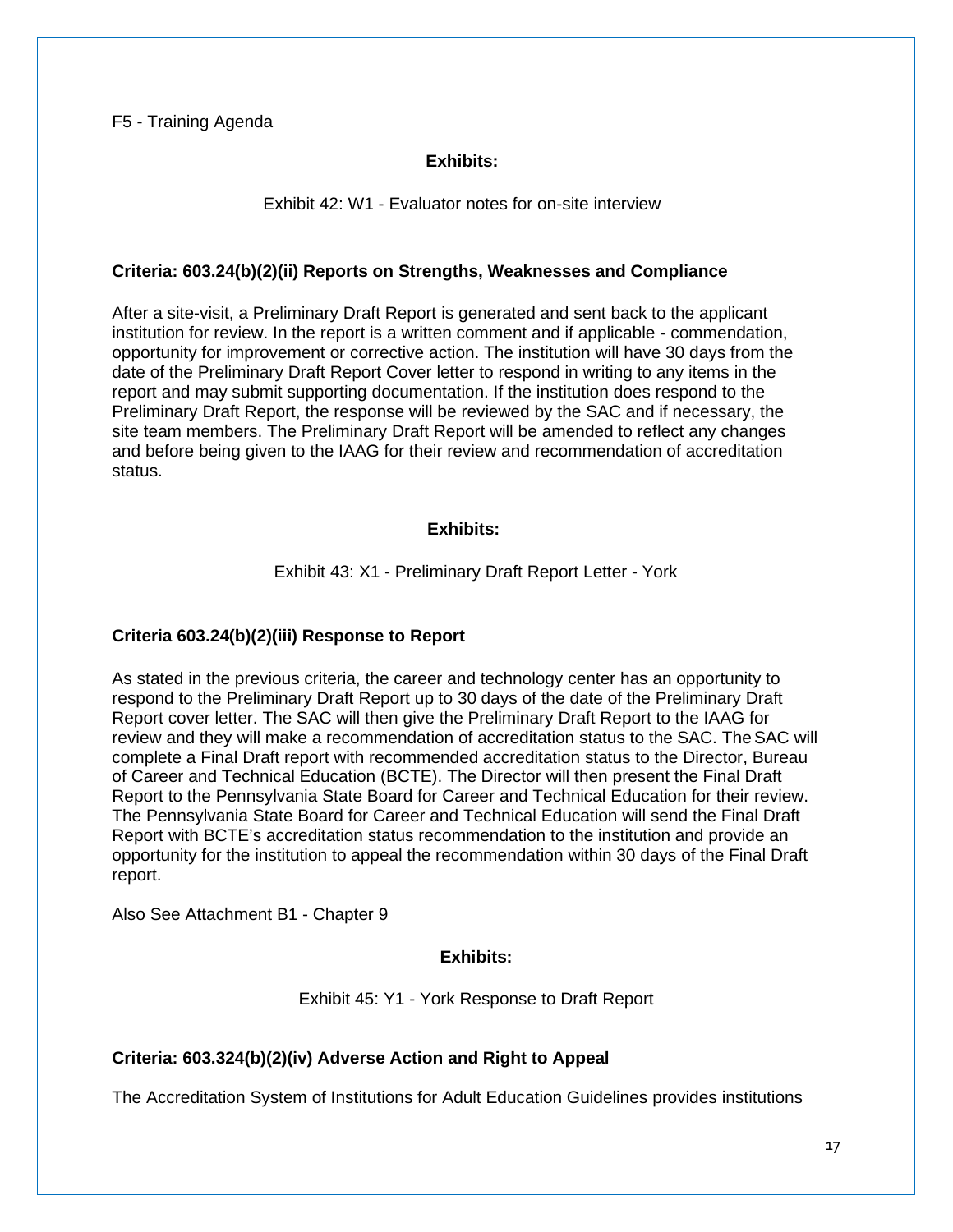with information regarding the right to appeal an adverse decision. When an appeal is filed by the institution within 30 days of receipt of the Final Draft Report, PSBCTE will provide written notice to the parties of receiving the appeal, assign a hearing officer so that a hearing may be held to develop a full and accurate record for the Pennsylvania State Board for Vocational Education's consideration. The PSBCTE will review the full record, discuss issues raised, and issue a written final decision including a statement of its reasons thereof. If, after the appeal the decision stands, the institution will be permitted to reapply for accreditation with PDE one (1) year from the denial letter.

PSBCTE has had no institutions file an appeal to an adverse decision of an accreditation.

Also See Attachment B1 - Chapter 9

# **Exhibits:**

No Exhibits for this Criterion

# **Criteria: (b)(2)(v) Published Appeals Procedures**

All procedures regarding the appeal process for PPPCTE accreditation are published in the ASIAE Administrative Guidelines which are distributed during adult educationconferences and workshops. The guidelines are available on the PDE website for public viewing.

Also See Attachment B1 - Chapter 9 U1 - PDE Website

# **Exhibits:**

No Exhibits for this Criterion

# **Criteria: 603.24(b)(2)(vi) Approval Status Pending Appeal**

The Accreditation System of Institutions for Adult Education Guidelines clearly demonstrates the continuation of the approval status of an institution pending an appeal decision.

The Pennsylvania State Board for Career and Technical Education has had no institutions submit anappeal.

Also See Attachment B1 - Chapter 9

# **Exhibits:**

No Exhibits for this Criterion